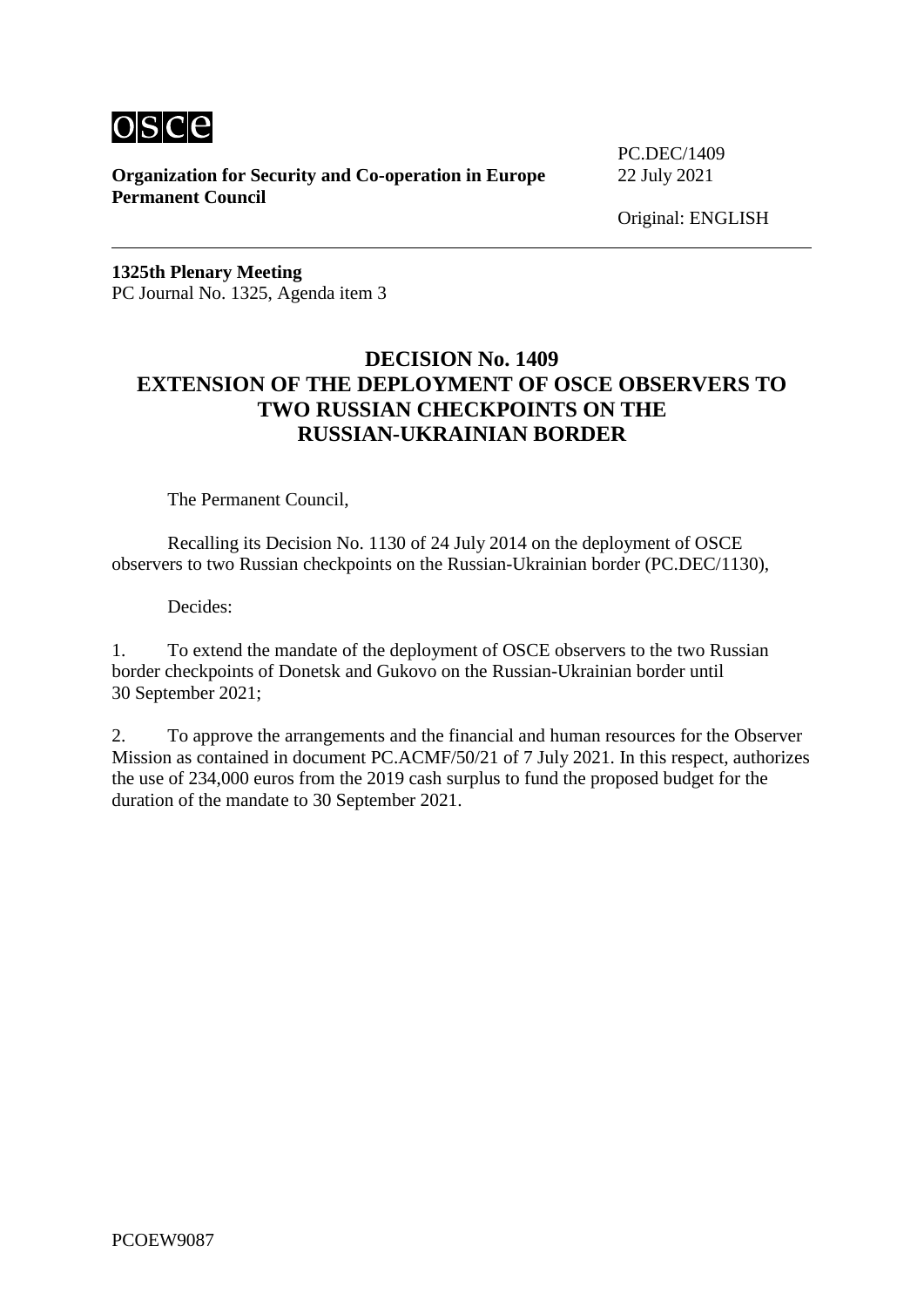Original: ENGLISH

# **INTERPRETATIVE STATEMENT UNDER PARAGRAPH IV.1(A)6 OF THE RULES OF PROCEDURE OF THE ORGANIZATION FOR SECURITY AND CO-OPERATION IN EUROPE**

By the delegation of Ukraine:

"Madam Chairperson,

In connection with the Permanent Council decision on the extension of the deployment of OSCE observers to two Russian checkpoints on the Russian-Ukrainian border, the delegation of Ukraine would like to make the following interpretative statement under paragraph IV.1(A)6 of the Rules of Procedure of the Organization for Security and Co-operation in Europe.

Having joined consensus on the decision to extend the mandate of the OSCE Observer Mission for only another two months, the delegation of Ukraine proceeded from the understanding that it was the only way to ensure further activities by the Mission after the Russian Federation refused to give its consent on a regular four-month extension.

We regret that the position of the Russian side compelled participating States to settle for a shorter mandate of this OSCE field presence instead of ensuring a more stable functioning of the Mission, which continues to operate under unjustified restrictions imposed by the host country.

The 'Normandy Four' Berlin Joint Declaration of 2 July 2014 invited the OSCE to take all necessary steps to deploy OSCE observers with a view to contributing to an effective control of the Russian-Ukrainian border. Two months later, Russia signed the Minsk Protocol of 5 September 2014, which envisages in its paragraph 4 the establishment of permanent monitoring on the Ukrainian-Russian State border. The full implementation of this provision has a direct link to a sustainable ceasefire along the line of contact, de-escalation of the security situation in the Donetsk and Luhansk regions of Ukraine, and peaceful resolution of the Russian-Ukrainian hybrid armed conflict.

We again urge Russia as a signatory of the Minsk agreements to pay proper attention to plenty of calls by participating States to extend the Mission's mandate cycle for a longer period and to expand the OSCE geographical presence along the entire uncontrolled part of the Ukrainian-Russian State border.

Persistent reluctance by Russia to implement its commitments can only be attributed to its unchanged intention to continue intervention in Ukraine's Donbas, including by sending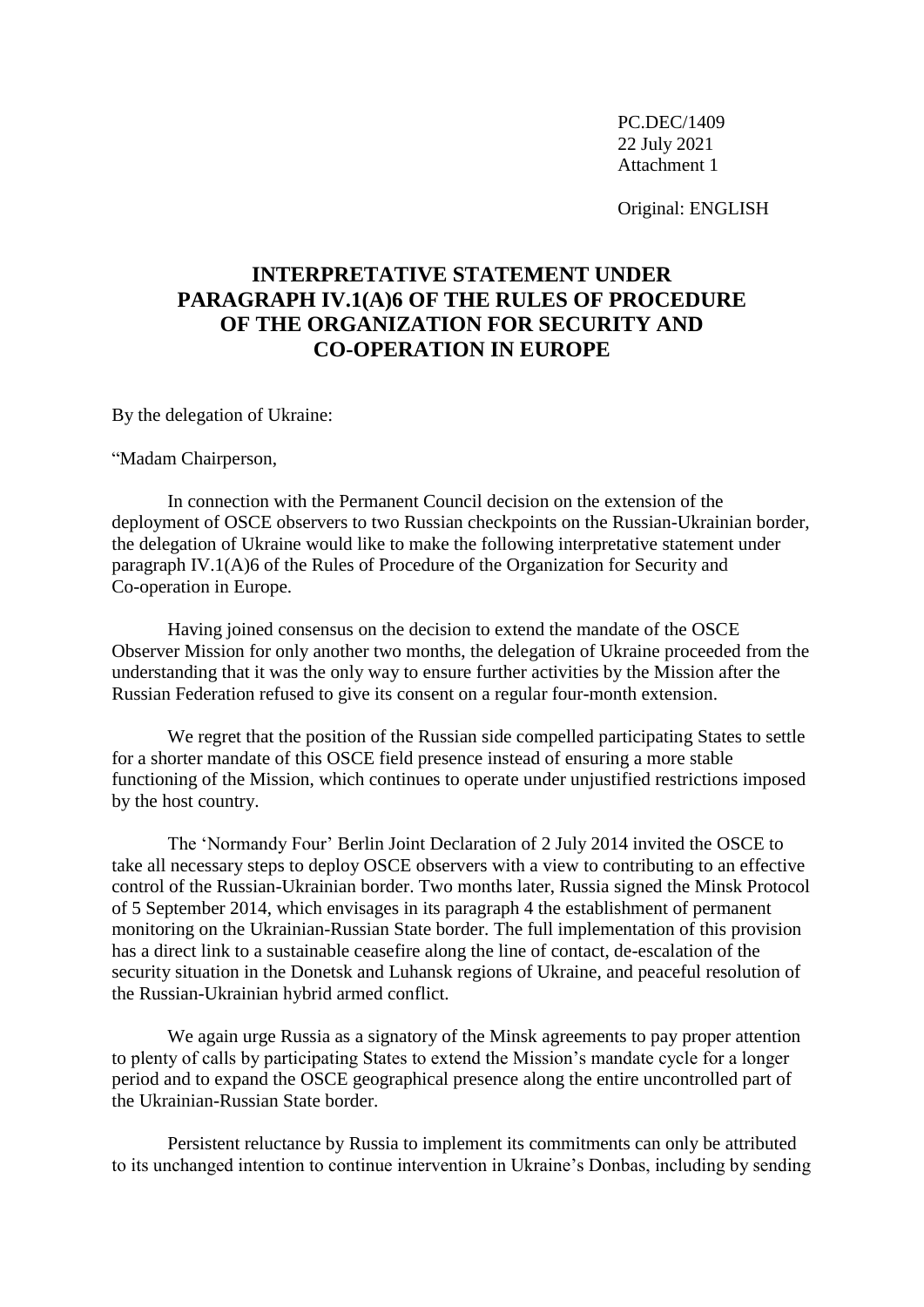weapons, military equipment, ammunition, regular troops, fighters and mercenaries, and fueling the conflict. We consistently continue to urge Russia to cease immediately these dangerous and internationally wrongful acts.

The delegation of Ukraine requests that this statement be attached to the decision and registered in the journal of the day.

Thank you, Madam Chairperson."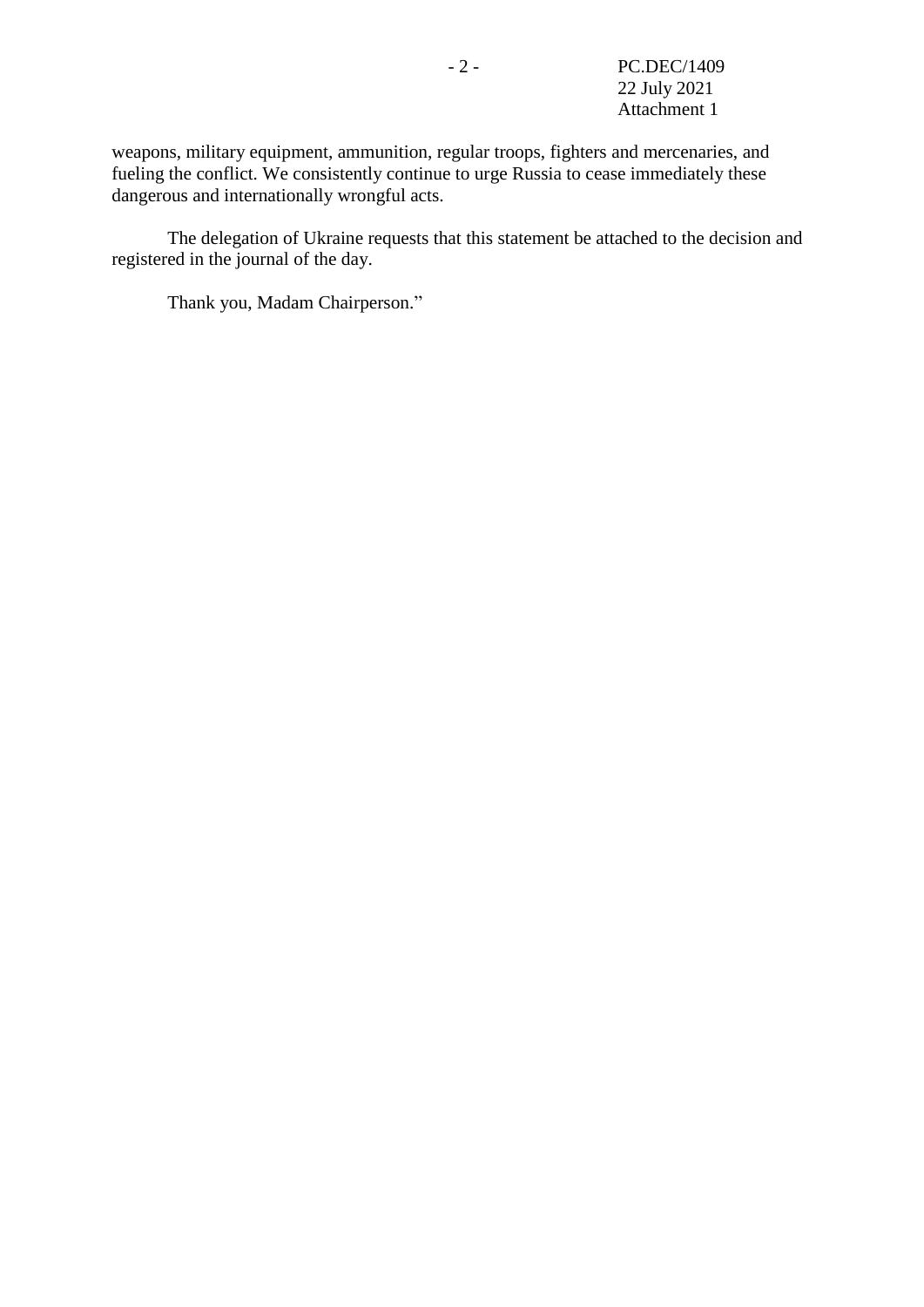Original: ENGLISH

# **INTERPRETATIVE STATEMENT UNDER PARAGRAPH IV.1(A)6 OF THE RULES OF PROCEDURE OF THE ORGANIZATION FOR SECURITY AND CO-OPERATION IN EUROPE**

The delegation of Slovenia, in its capacity as EU Presidency, passed the floor to the representative of the European Union, who delivered the following statement:

"In connection with the decision of the Permanent Council on the extension of the deployment of OSCE observers to two Russian checkpoints on the Russian-Ukrainian border, the European Union would like to make the following interpretative statement under the relevant provisions of the Rules of Procedure.

The European Union's views on the vital importance of the monitoring of the Ukrainian-Russian State border are well known. Effective and comprehensive monitoring of this border is an integral part of a sustainable political solution in line with OSCE principles and commitments, which re-establishes full Ukrainian control over its sovereign territory, including the border. We recall that the Minsk Protocol calls for permanent monitoring of the border and verification by the OSCE and that the Minsk Package of Measures includes a commitment to reinstate full Ukrainian control over its entire international border.

The OSCE Observer Mission's very limited mandate and its small size do not provide for comprehensive border monitoring. Moreover, we do not see any grounds for the Russian Federation's continued resistance to the long overdue expansion of the Observer Mission, including the improvement of its equipment, and urge it to reconsider its position. We therefore recall our support for a significant expansion of the Observer Mission to all border crossings on the Ukrainian-Russian State border currently not under control of the Ukrainian Government as well as monitoring between these border crossings.

An expansion of the Mission's mandate should be supported and co-ordinated with border monitoring on the Ukrainian side of the border by the Special Monitoring Mission (SMM). We reiterate the need for the SMM to be ensured safe and unhindered access to all parts of the border currently not under Ukrainian government control. Further, we underline the need for equipment and freedom of movement for the Observer Mission at the crossing stations in order to monitor movements on the border more effectively.

The insistence by Russia on two-month extensions of the Observer Mission is regrettable. Such short mandates have significant adverse effects on the Mission's operations and effective management and on the morale of the staff. This is also detrimental to the efforts to find a sustainable peaceful solution to the conflict in eastern Ukraine. We thus urge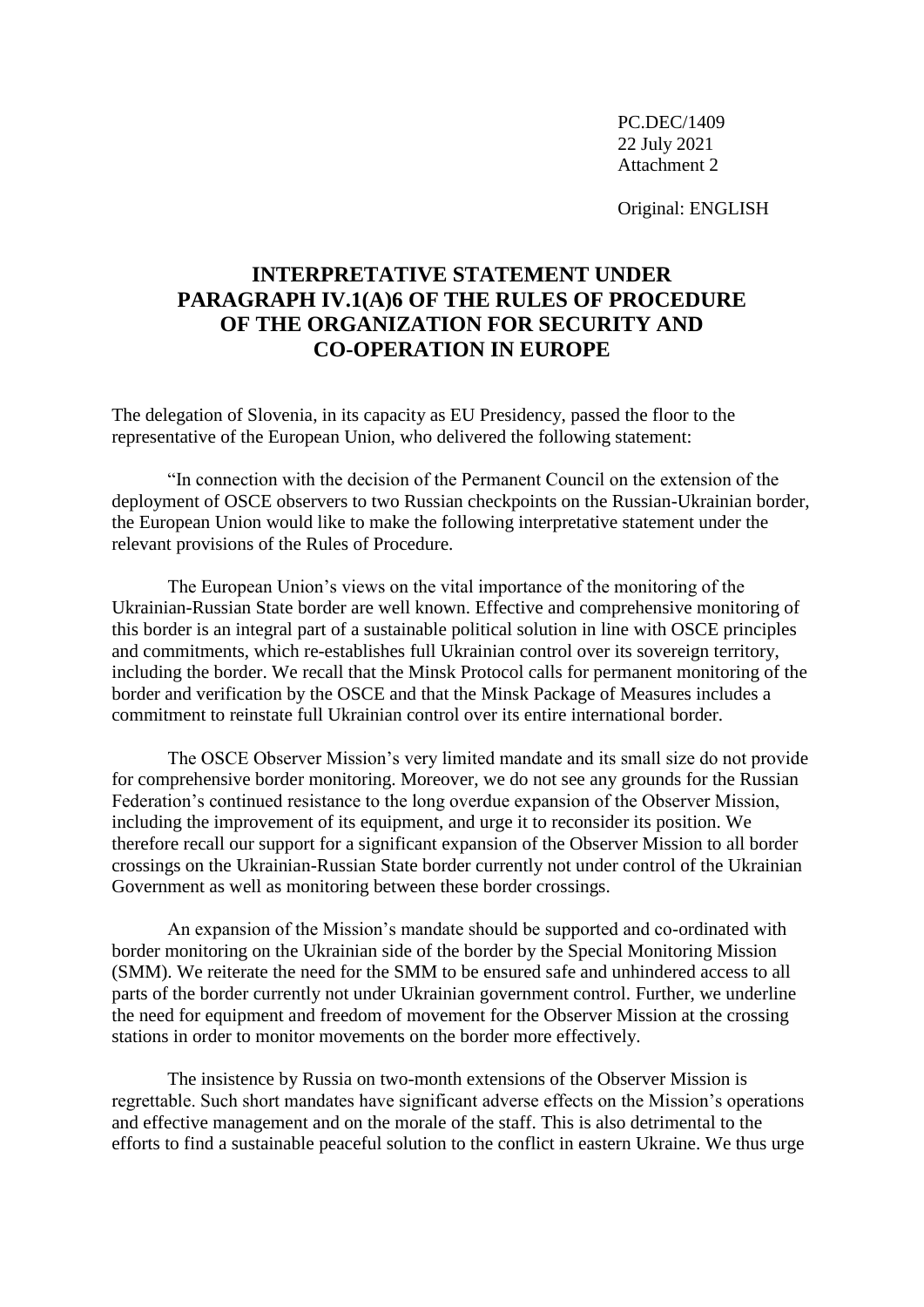the Russian Federation to reconsider its position and revert to four-month, or longer, mandates.

We request that this interpretative statement be attached to the decision and to the journal of the day."

<span id="page-4-0"></span>The candidate countries the Republic of North Macedonia<sup>[1](#page-4-0)</sup>, Montenegro<sup>1</sup> and Albania<sup>[1](#page-4-0)</sup>, and the EFTA countries Iceland and Norway, members of the European Economic Area, as well as the Republic of Moldova, Georgia, Andorra and San Marino align themselves with this statement.

1

<sup>1</sup> The Republic of North Macedonia, Montenegro and Albania continue to be part of the Stabilisation and Association Process.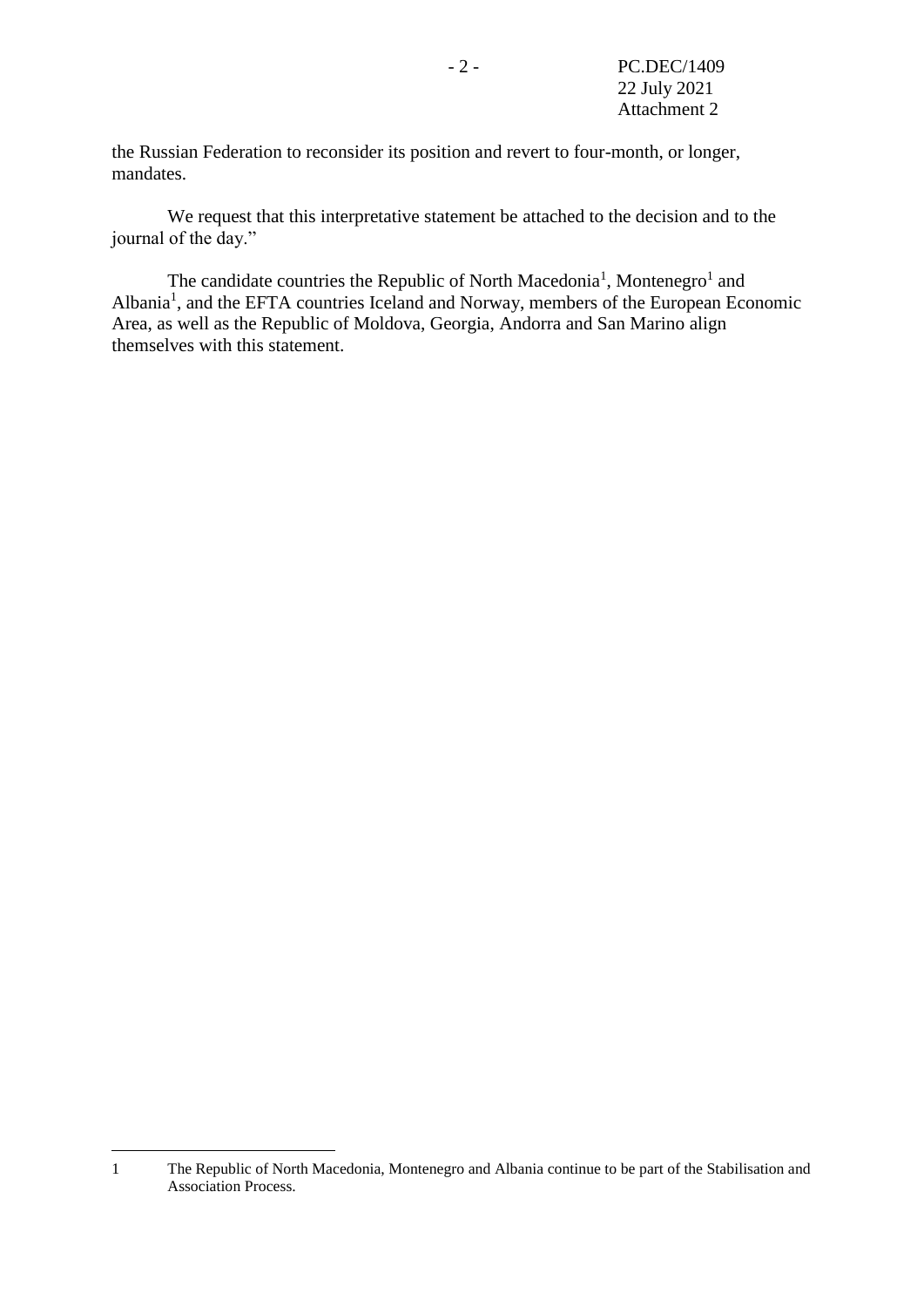Original: ENGLISH

# **INTERPRETATIVE STATEMENT UNDER PARAGRAPH IV.1(A)6 OF THE RULES OF PROCEDURE OF THE ORGANIZATION FOR SECURITY AND CO-OPERATION IN EUROPE**

By the delegation of Canada:

"Madam Chairperson,

Regarding the decision of the Permanent Council on the extension of the deployment of OSCE observers to two Russian checkpoints on the Russian-Ukrainian border, Canada would like to make the following interpretative statement under paragraph IV.1(A)6 of the OSCE Rules of Procedure:

Canada regrets that one participating State blocks consensus on extending the border Observer Mission mandate for a longer period. The shortened mandate puts into question Russia's supposed 'goodwill' in hosting the mission and moves us further away from fulfilling the Minsk agreements. As Canada and others have consistently repeated, the mandate of the border Observer Mission should be increased to ease the significant logistical and financial burdens for both the host country and the OSCE. Each renewal requires a laborious and burdensome process to negotiate and procure contracts, visas, licences and leases, and adds unneeded stress on mission members. A two-month interval to repeat and renew these processes is highly inefficient and wastes precious resources.

Madam Chairperson,

The border Observer Mission is meant to help build transparency and create a positive environment for resolving the Russia-Ukraine conflict, but this requires both sides to engage constructively in the various negotiating fora and demonstrate how they are following up on their commitments made. Canada firmly believes that the border Observer Mission must be provided with full access to the entire Russian side of the internationally recognized border, adjacent to certain areas of the Donetsk and Luhansk regions of Ukraine, including the authority to monitor the nearby railroad tracks and all 11 official border checkpoints. The border Observer Mission also needs the necessary tools to carry out its mandate, which includes greater access to vehicles and their contents; the use of binoculars, cameras, and other technical equipment; as well as a closer working relationship with the Russian border authorities. We regret that the Russian Federation continues to resist an expanded geographical mandate and much needed equipment for the OSCE border Observer Mission.

Canada requests that this statement be attached to the decision and reflected in the journal of the day."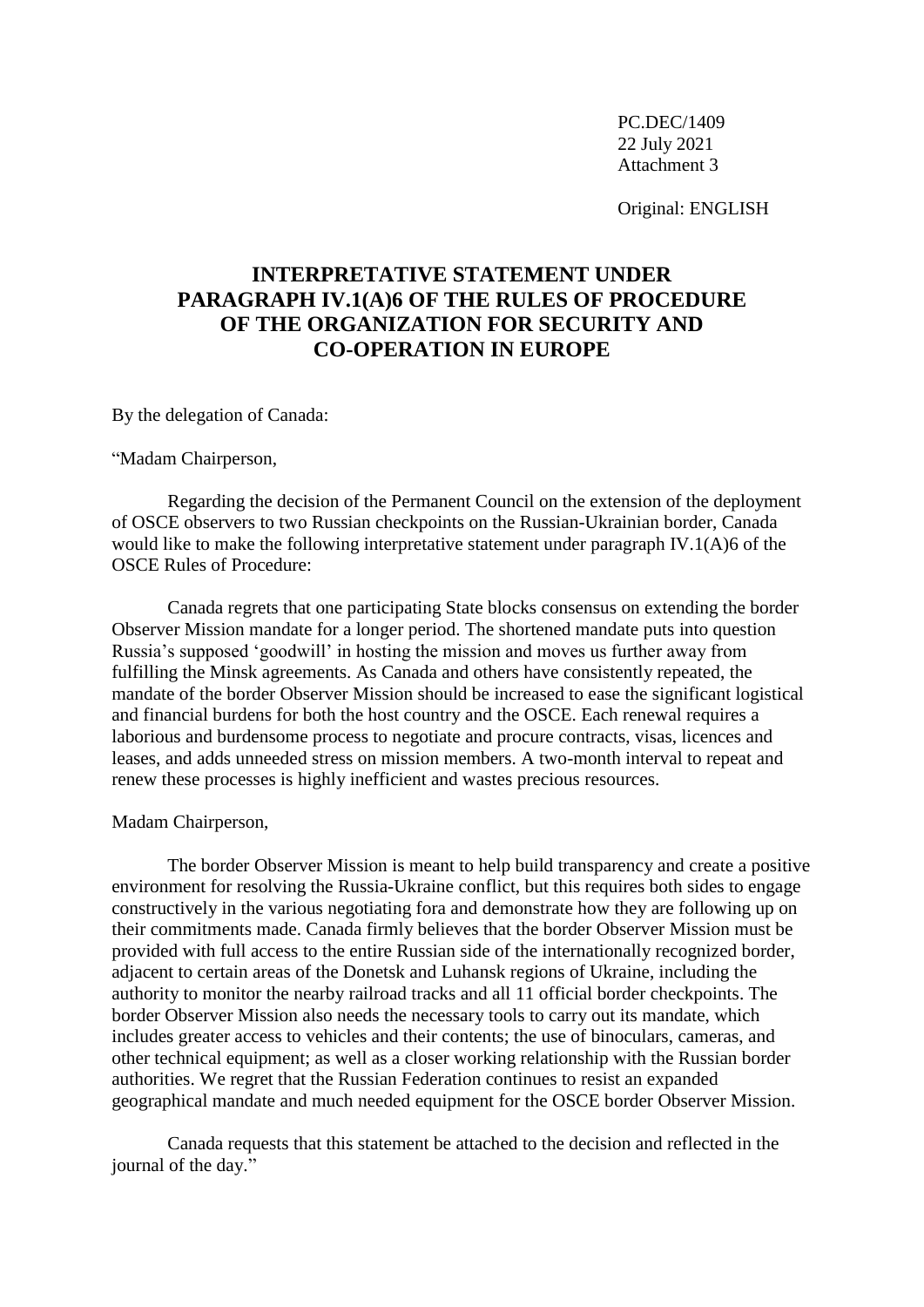ENGLISH Original: RUSSIAN

## **INTERPRETATIVE STATEMENT UNDER PARAGRAPH IV.1(A)6 OF THE RULES OF PROCEDURE OF THE ORGANIZATION FOR SECURITY AND CO-OPERATION IN EUROPE**

By the delegation of the Russian Federation:

"The Russian Federation has joined the consensus regarding the Permanent Council decision on the extension of the mandate of the team of OSCE observers at the two Russian checkpoints of Gukovo and Donetsk on the Russian-Ukrainian border for two months (until 30 September 2021), viewing the work of this team as a confidence-building measure outside the context of the fulfilment by the parties to the internal Ukrainian crisis – the Ukrainian Government, Donetsk and Luhansk – of their commitments within the framework of the Minsk agreements signed already after the team's deployment.

The Russian Federation's decision was based on the invitation made on 14 July 2014 in the wake of the Berlin Declaration issued on 2 July 2014 by the Ministers for Foreign Affairs of Russia, Germany, France and Ukraine.

The Minsk Protocol of 5 September 2014 and the Memorandum of 19 September 2014 make no mention whatsoever of the deployment of OSCE observers on the Russian side of the border with Ukraine. Nor is there any reference to this in the Package of Measures for the Implementation of the Minsk Agreements adopted on 12 February 2015 and subsequently endorsed by United Nations Security Council resolution 2202. The decision to allow OSCE observers on Russian territory and Ukrainian border guards and customs officers to be present at Russian checkpoints are solely gestures of goodwill on Russia's part.

The long-standing work of the team, which has confirmed the consistently calm situation on the Russian-Ukrainian border, should have had a positive effect on the resolution of the internal Ukrainian crisis and induced the Ukrainian authorities to stop the punitive operation in Donbas. However, there has never been a proper response from the Ukrainian Government. With the support of foreign handlers, the Ukrainian authorities have followed the path of further militarization and armed escalation, which has resulted in new casualties and destruction. The leadership of Ukraine is not making any meaningful efforts to achieve a lasting, comprehensive political settlement of the internal conflict in the east of the country.

There is also the desire of a number of participating States to politicize the activities of the team of observers through calls to change its mandate without good reason and link its activities to the transferring of control of the border in Donbas to the Ukrainian Government in violation of the proper sequence of implementation of the Minsk Package of Measures.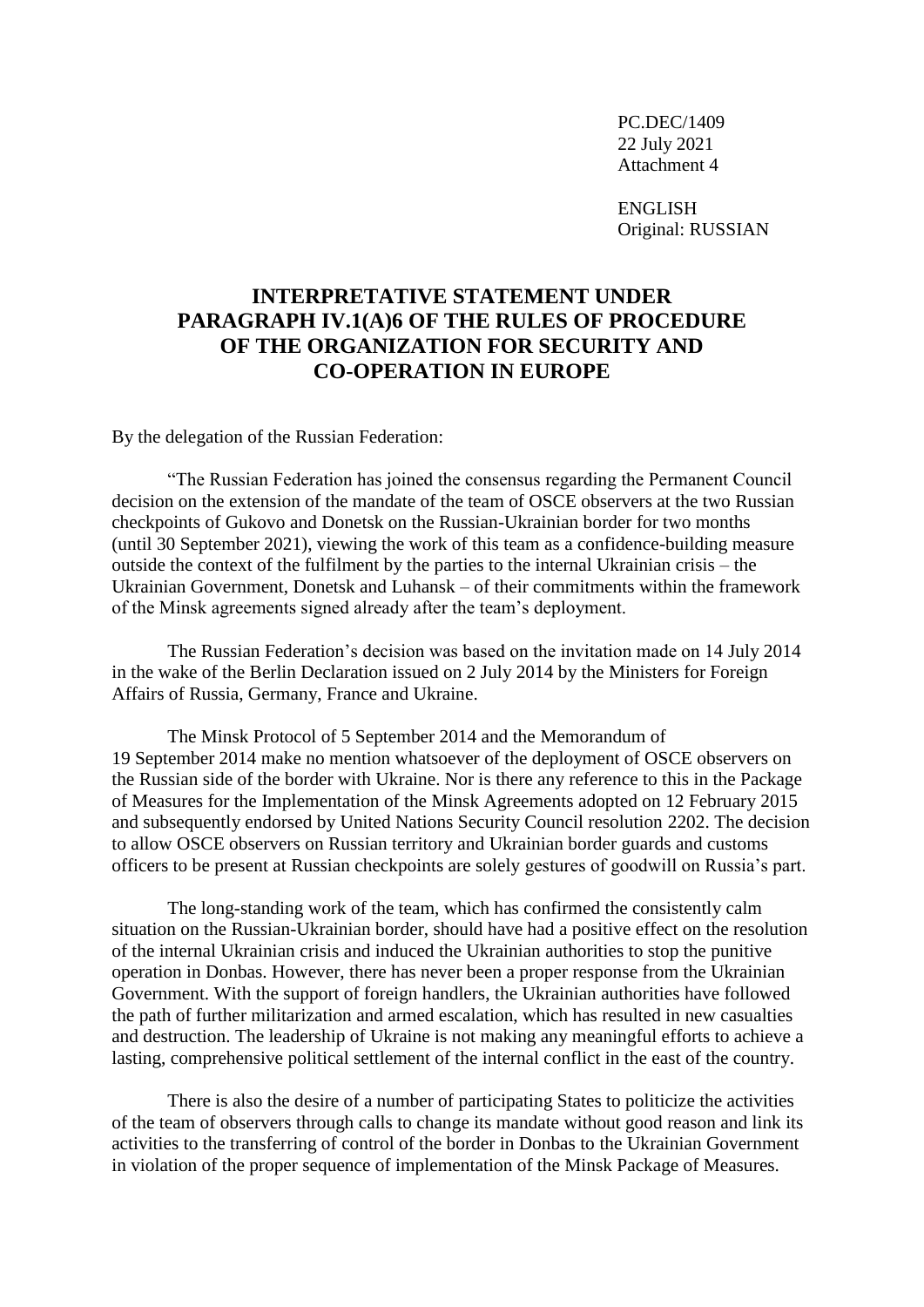We emphasize that the mandate and the places of work of the team were clearly stipulated in Permanent Council Decision No. 1130 of 24 July 2014. The modalities of the observers' work do not provide for functional co-operation with OSCE field operations in other States.

In our view, the confrontational approaches of a number of participating States to the team and to a settlement of the internal Ukrainian conflict as a whole are destroying trust and represent an abuse of Russia's goodwill. They call into question the effectiveness of such a measure and undermine the basis for further work by this OSCE field operation.

We request that this statement be attached to the adopted decision and included in the journal of today's Permanent Council meeting."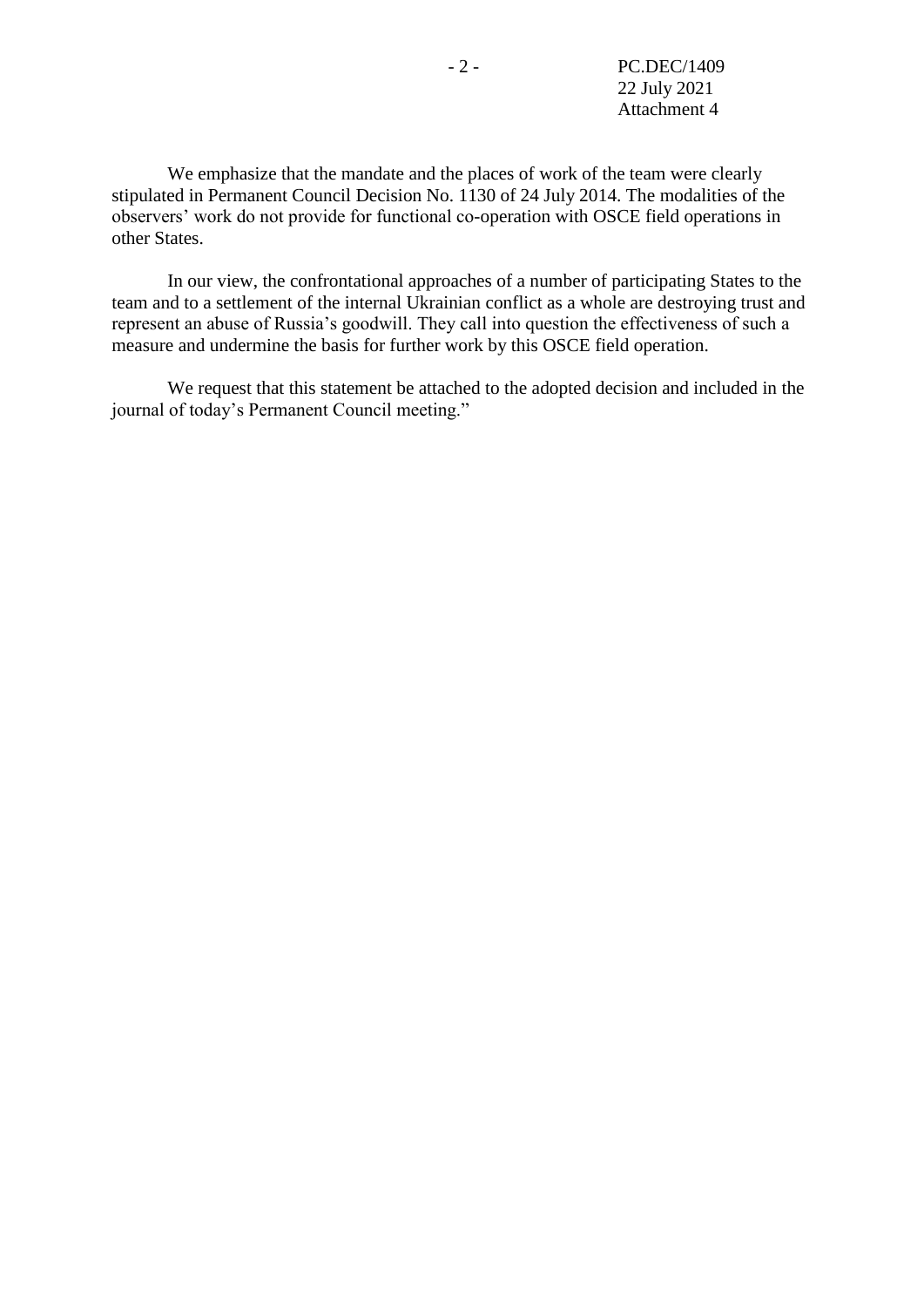Original: ENGLISH

# **INTERPRETATIVE STATEMENT UNDER PARAGRAPH IV.1(A)6 OF THE RULES OF PROCEDURE OF THE ORGANIZATION FOR SECURITY AND CO-OPERATION IN EUROPE**

By the delegation of the United Kingdom:

"Thank you, Mr. Chairperson.

In connection with the decision of the Permanent Council on the extension of the deployment of OSCE observers to two Russian checkpoints on the Russian-Ukrainian border, the United Kingdom would also like to make the following interpretative statement under paragraph IV.1(A)6 of the OSCE Rules of Procedure.

The United Kingdom is clear that the establishment of genuinely comprehensive monitoring of the entire segment of the Ukraine-Russia State border outside Ukrainian government control, as well as the restoration of full Ukrainian control over that State border, is essential.

While joining consensus on this decision, we are deeply disappointed that once again the host country could not agree to extend the Mission's mandate any longer than two months. As a result, the Mission's dedicated staff will have to continue to face unnecessary uncertainty in both their professional and personal lives. Moreover, the reduced mandate extension will increase the operational burden incurred by the Mission and impede its ability to carry out its mandate efficiently, at a time when transparency and confidence are sorely needed.

The Mission's limited scope, as well as the excessive restrictions placed on it by the host country, mean that it already faces many challenges to carrying out its monitoring activities.

The Mission is only present at two checkpoints along an over 400-kilometre stretch of the Ukraine-Russia State border which is outside of Ukrainian government control; and even at those two checkpoints, its freedom of movement is severely limited. This impedes its ability to observe people in military-style outfits in vehicles, ambulances crossing the border during night hours, trains at Gukovo border crossing point and to assess whether vehicles are crossing into Ukraine or not – to name just a few issues the Mission has raised. Its observation is further hindered by Russia's refusal to allow the observers to use monitoring tools such as binoculars or cameras. This is far from the comprehensive border monitoring foreseen under the Minsk agreements.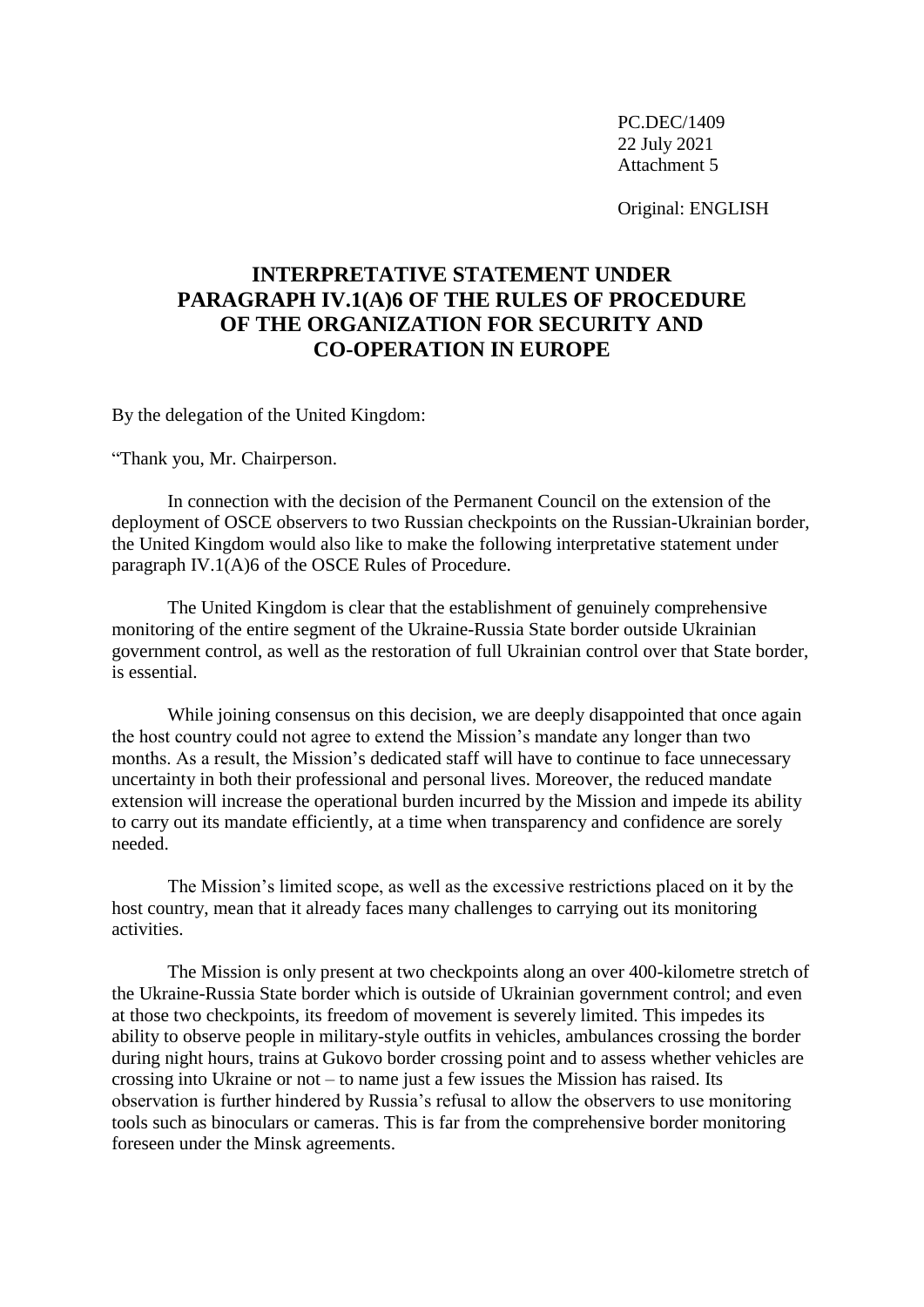The United Kingdom commends the Mission for its ongoing efforts in these challenging circumstances. We join the many other calls on Russia to end all undue restrictions placed on the Observer Mission and to end its objection to the expansion of the Mission to the entirety of the uncontrolled section of the border. We also reiterate the importance of full, safe and unimpeded access for the Special Monitoring Mission to the entire territory of Ukraine, including the border.

Let me also take this opportunity to reiterate the United Kingdom's unwavering support for the sovereignty and territorial integrity of Ukraine within its internationally recognized borders, including its territorial waters.

I request that this statement be attached to the decision and to the journal of the day.

Thank you, Mr. Chairperson."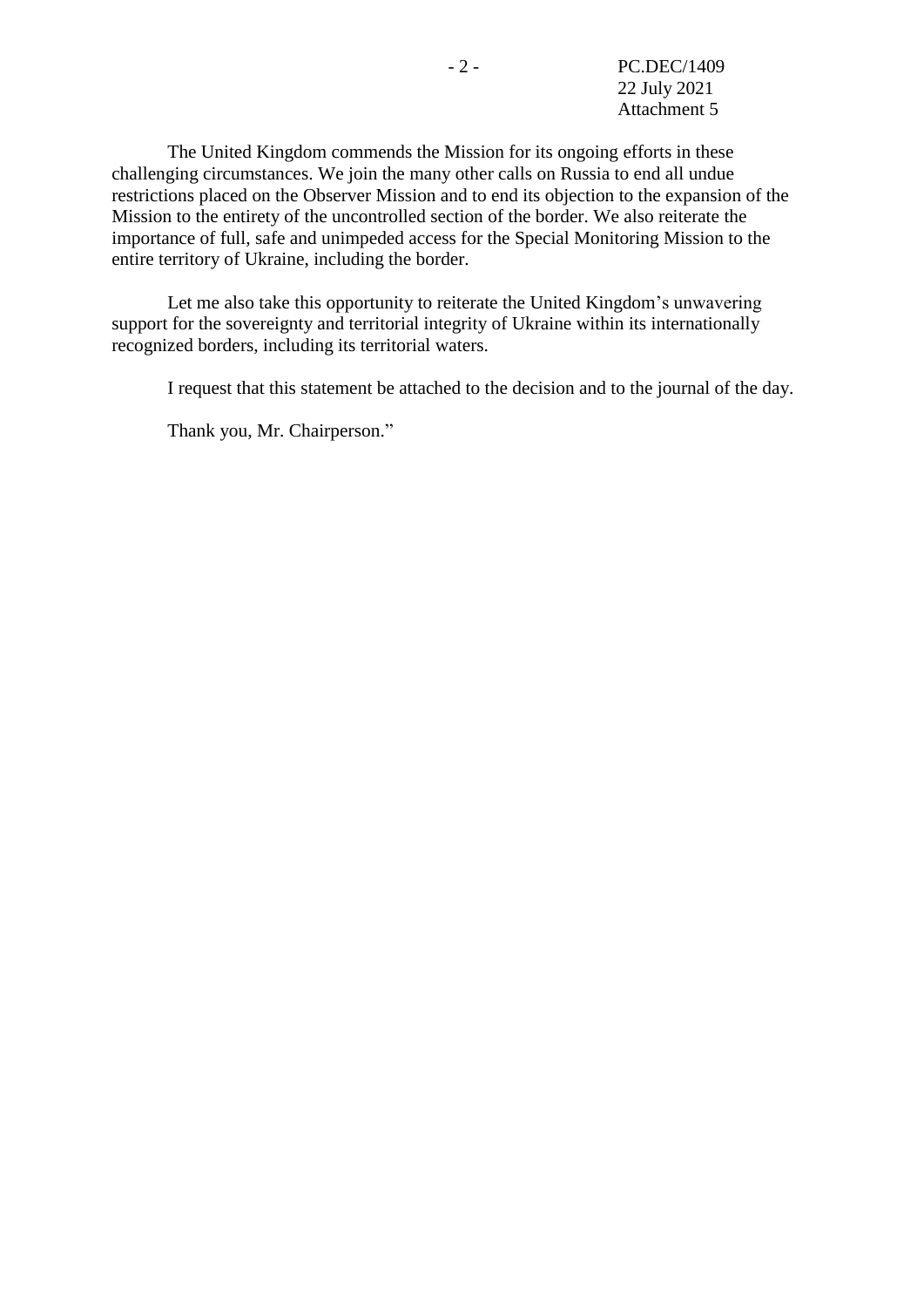Original: ENGLISH

## **INTERPRETATIVE STATEMENT UNDER PARAGRAPH IV.1(A)6 OF THE RULES OF PROCEDURE OF THE ORGANIZATION FOR SECURITY AND CO-OPERATION IN EUROPE**

By the delegation of the United States of America:

"Thank you, Mr. Chairperson.

In connection with the adoption of the decision for the extension of deployment of OSCE observers to two Russian checkpoints on the Russian-Ukrainian border, the United States would like to make the following interpretative statement under paragraph IV.1(A)6 of the OSCE Rules of Procedure:

The United States on numerous occasions expressed regret over Russia's continued blockage of efforts to expand the geographic scope of the OSCE Observer Mission at the Russian checkpoints Gukovo and Donetsk, despite clear and continued support from other participating States to do so. The participating States have been forced to accept a limited-scope mission covering just two border checkpoints, which together account for only a few hundred metres of the 2,300-kilometre Russian-Ukrainian border, much of which Ukraine does not control.

The Mission's purpose is to build confidence through increased transparency by observing and reporting on the situation at these checkpoints, including movements across the international border between Ukraine and Russia.

In May, Russia chose to block the standard four-month extension of the mandate for the Mission, instead reducing the mandate period to two months thereby further adding administrative complications which hamper the Mission's ability to fulfil its already too-limited mandate. To ensure continued operation of the Mission, the United States reluctantly joined consensus on this decision and will do so for a second time. However, we note our strong opposition to this reduced mandate period, while we voice continued strong support for Ambassador Varga, his staff, and the mission they fulfil.

We note that point 4 of the Minsk Protocol delineates a clear role for the OSCE to monitor and verify both sides of the Russian-Ukrainian international border, and to create a security zone in the border areas of Russia and Ukraine. There are strong linkages between ceasefire monitoring and border monitoring, and it is to the detriment of all efforts to resolve the conflict that the OSCE approach to these activities has been impeded by one participating State.